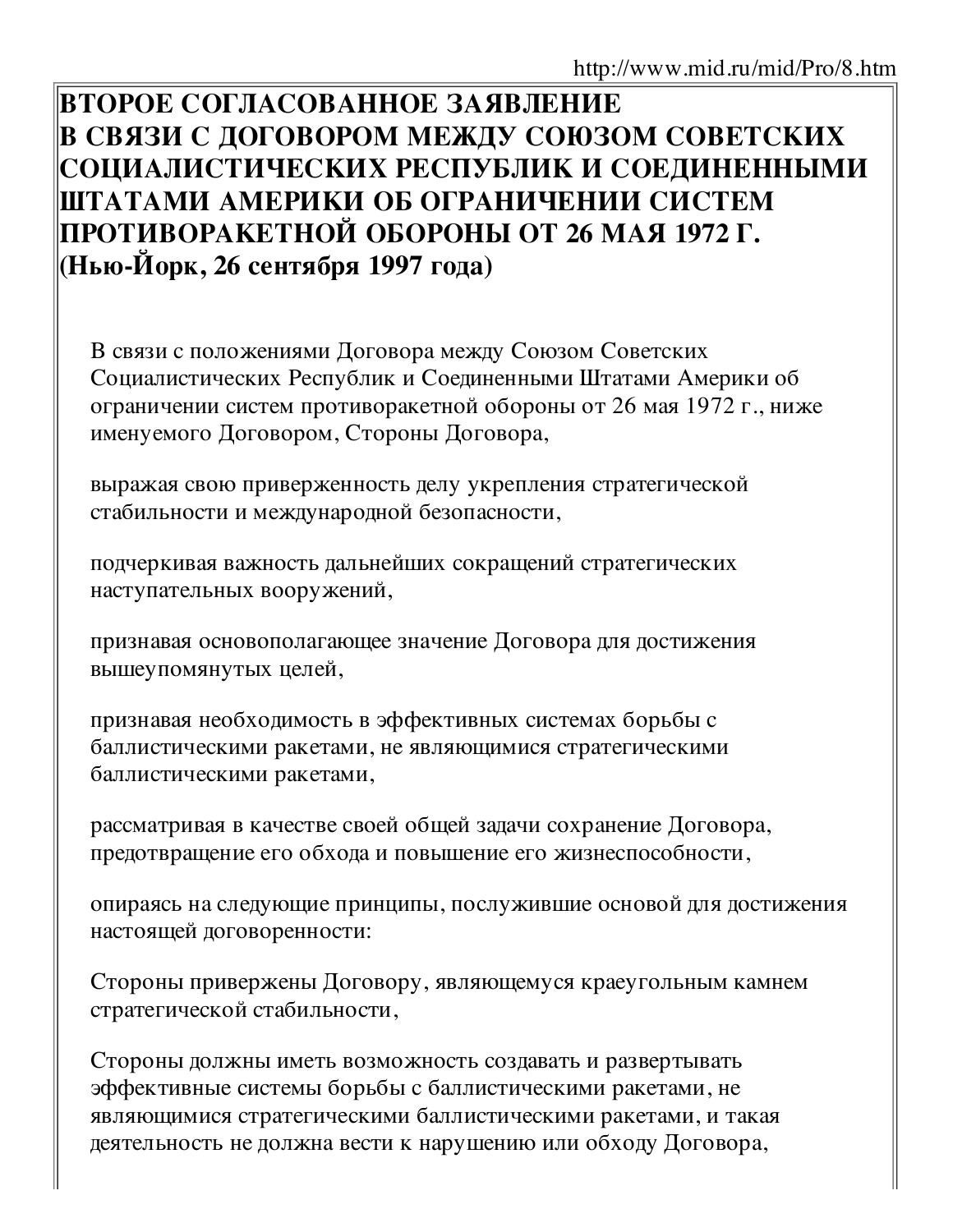каждая из Сторон может развертывать системы борьбы с баллистическими ракетами, не являющимися стратегическими баллистическими ракетами, которые не будут создавать реальную угрозу стратегическим ядерным силам другой Стороны и не будут испытываться, чтобы придавать этим системам такую способность,

системы борьбы с баллистическими ракетами, не являющимися стратегическими баллистическими ракетами, не будут развертываться Сторонами для применения друг против друга, и масштабы развертывания любой из Сторон систем борьбы с баллистическими ракетами, не являющимися стратегическими баллистическими ракетами, по количеству и географии развертывания, будут соответствовать программам в отношении баллистических ракет, не являющихся стратегическими баллистическими ракетами, противостоящим этой Стороне, в рамках Постоянной консультативной комиссии в отношении систем борьбы с баллистическими ракетами, не являющимися стратегическими баллистическими ракетами, скорость ракет - перехватчиков которых на каком-либо участке траектории их полета превышает 3 км/с, именуемых ниже системами, охватываемыми настоящим Согласованным заявлением, согласились о нижеследующем:

1. Каждая из Сторон обязуется, что в ходе испытаний ракет - перехватчиков, пусковых установок ракет - перехватчиков и РЛС наземного, морского и воздушного базирования систем, охватываемых настоящим Согласованным заявлением, которые не являются соответственно противоракетами, пусковыми установками противоракет и РЛС противоракетной обороны, в отдельности или в системе:

а) скорость полета баллистической ракеты - мишени на любом участке траектории ее полета не будет превышать 5 км/с; и

b) дальность полета баллистической ракеты - мишени не будет превышать 3500 километров.

2. Каждая из Сторон в целях исключения возможности возникновения неясных ситуаций или недоразумений в связи с соблюдением положений Договора обязуется не создавать, не испытывать и не развертывать ракеты перехватчики космического базирования для борьбы с баллистическими ракетами, не являющимися стратегическими баллистическими ракетами, и компоненты космического базирования, основанные на иных физических принципах, как входящие в состав системы, так и не входящие в нее, способные заменять такие ракеты - перехватчики.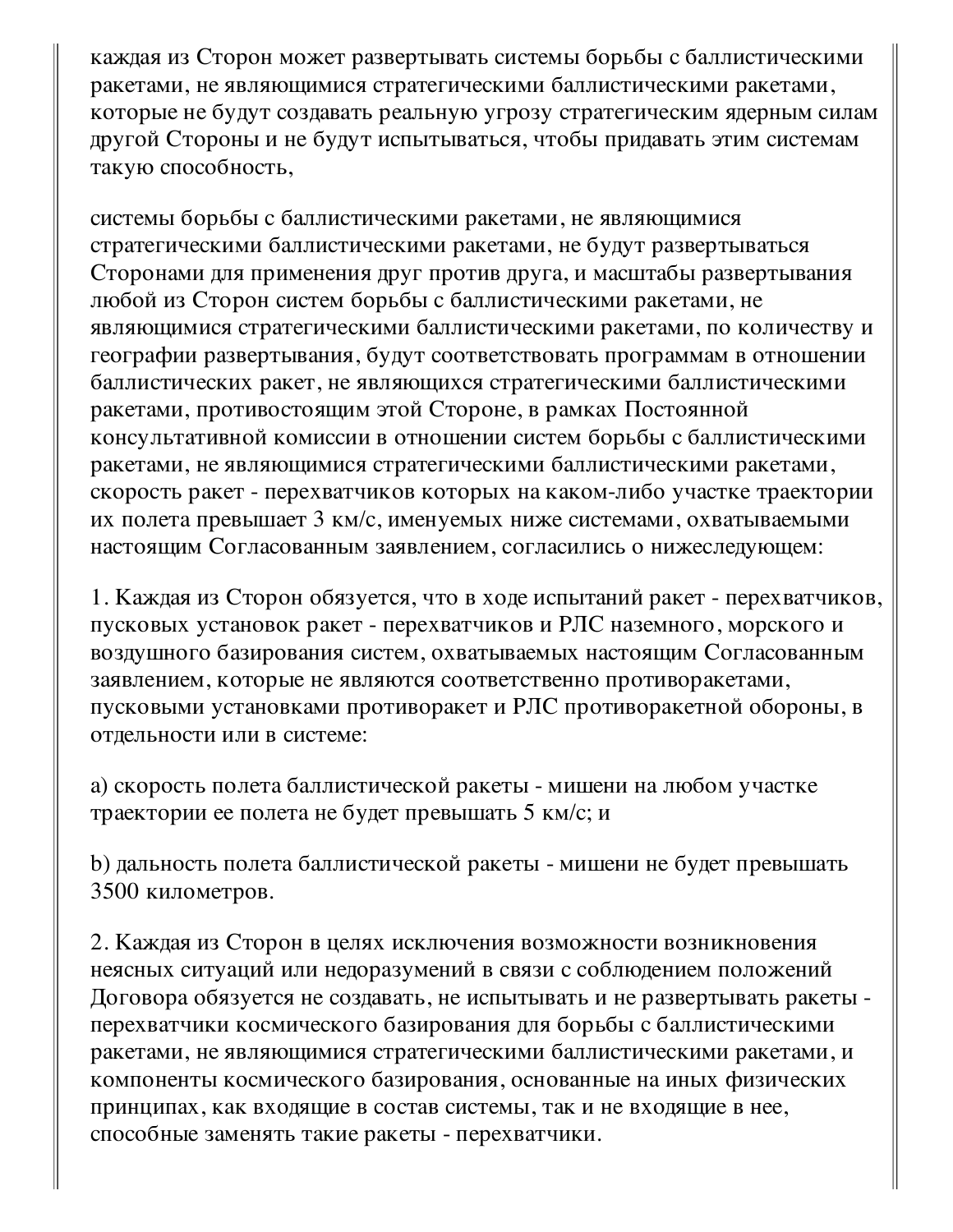3. В целях повышения уверенности в соблюдении положений Договора Стороны осуществляют положения Соглашения о мерах укрепления доверия в отношении систем борьбы с баллистическими ракетами, не являющимися стратегическими баллистическими ракетами, от 26 сентября 1997 г., ниже именуемого Соглашением о мерах укрепления доверия, применительно к системам, охватываемым настоящим Согласованным заявлением и не подпадающим под действие Соглашения о мерах укрепления доверия на дату его вступления в силу. Каждая такая система начинает подпадать под действие положений Соглашения о мерах укрепления доверия не позднее чем за 180 дней до планируемой даты первого пуска ракеты - перехватчика такой системы. Первоначально вся информация, предусмотренная Соглашением о мерах укрепления доверия, предоставляется не позднее чем через 30 дней после того, как такая система начинает подпадать под действие положений Соглашения о мерах укрепления доверия.

4. В целях обеспечения жизнеспособности Договора в условиях развития технологий, относящихся к системам борьбы с баллистическими ракетами, не являющимися стратегическими баллистическими ракетами, и в соответствии со статьей XIII Договора Стороны обязуются проводить консультации и обсуждать в рамках Постоянной консультативной комиссии вопросы или озабоченности, которые могут иметься у любой из Сторон в отношении деятельности в области систем, охватываемых настоящим Согласованным заявлением, включая вопросы и озабоченности, связанные с выполнением положении настоящего Согласованного заявления.

5. Настоящее Согласованное заявление вступает в силу одновременно со вступлением в силу Меморандума о договоренности от 26 сентября 1997 г. в связи с Договором между Союзом Советских Социалистических Республик и Соединенными Штатами Америки об ограничении систем противоракетной обороны от 26 мая 1972 г.

Совершено в Нью-Йорке 26 сентября 1997 г. в пяти экземплярах, каждый на русском и английском языках, причем оба текста имеют одинаковую силу.

(Подписи)

ОБЩИЕ ПОНИМАНИЯ КО ВТОРОМУ СОГЛАСОВАННОМУ ЗАЯВЛЕНИЮ ОТ 26 СЕНТЯБРЯ 1997 Г. В СВЯЗИ С ДОГОВОРОМ МЕЖДУ СОЮЗОМ СОВЕТСКИХ СОЦИАЛИСТИЧЕСКИХ РЕСПУБЛИК И СОЕДИНЕННЫМИ ШТАТАМИ АМЕРИКИ ОБ ОГРАНИЧЕНИИ СИСТЕМ ПРОТИВОРАКЕТНОЙ ОБОРОНЫ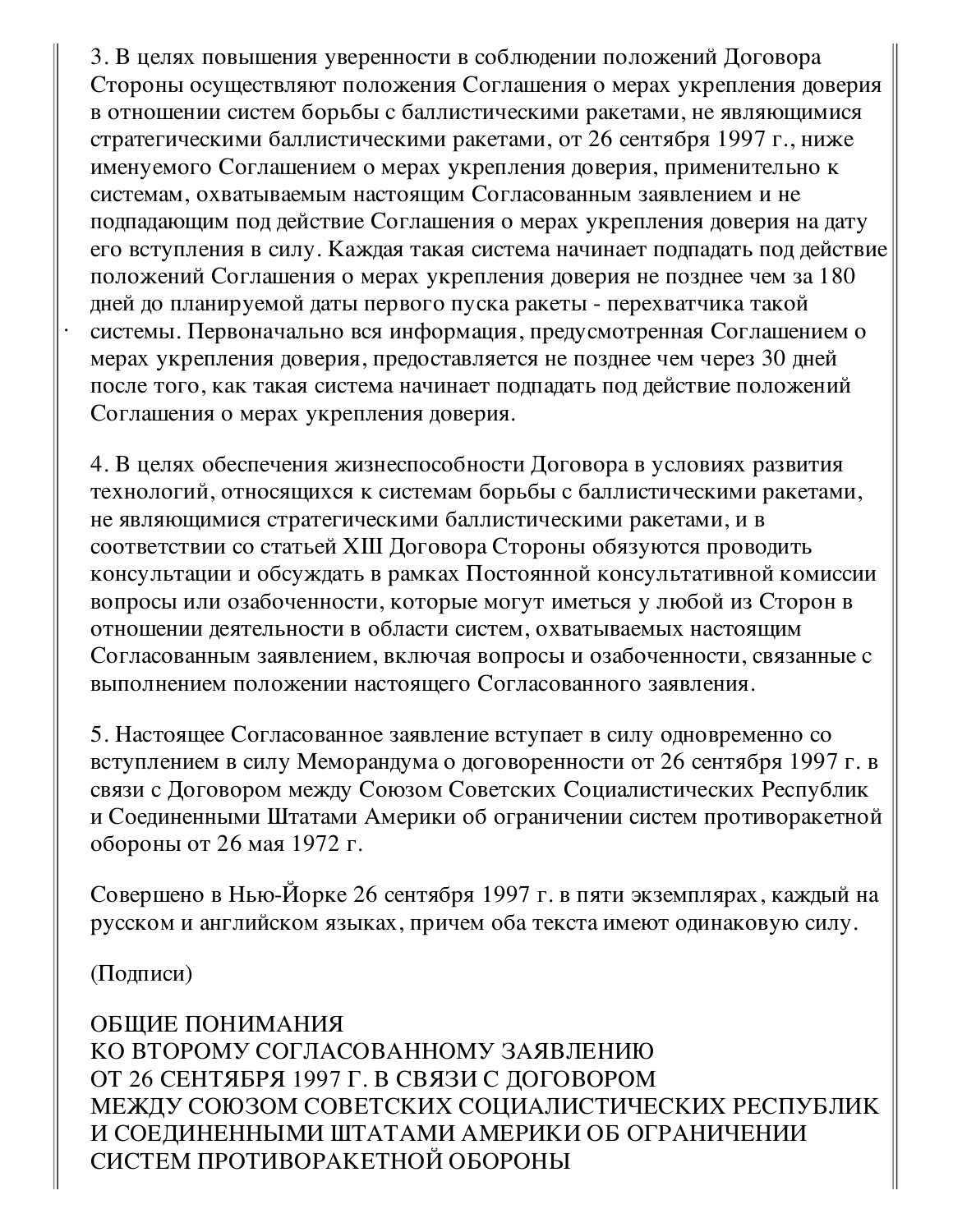ОТ 26 МАЯ 1972 Г.

## $\mathbf I$

Термин "ракета - перехватчик", как он используется во Втором согласованном заявлении от 26 сентября 1997 г., относится к любой ракете, подпадающей под действие положений пункта "а" статьи VI Договора, если такая ракета:

а) создана Стороной как ракета для борьбы с баллистическими ракетами, не являющимися

стратегическими баллистическими ракетами; или

b) объявлена Стороной ракетой для борьбы с баллистическими ракетами, не являющимися стратегическими баллистическими ракетами; или

с) хотя бы один раз испытана Стороной с использованием баллистической ракеты - мишени.

Применительно к подпунктам "а", "b" или "с" такая ракета рассматривается как ракета - перехватчик во всех ее пусках.

## $\mathbf{I}$

Стороны согласились, что для целей Второго согласованного заявления от 26 сентября 1997 г. скорость полета ракеты - перехватчика, а также скорость полета баллистической ракеты - мишени определяются в геоцентрической системе координат, фиксированной по отношению к Земле.

## Ш

Стороны согласились, что для целей Второго согласованного заявления от 26 сентября 1997 г. скорость полета ракет - перехватчиков космического базирования рассматривается как превышающая 3 км/с.

## IV

Применительно к системам борьбы с баллистическими ракетами, не являющимися стратегическими баллистическими ракетами, скорость ракет перехватчиков которых на каком-либо участке траектории их полета превышает 3 км/с, которые будут подпадать под действие Соглашения о мерах укрепления доверия в соответствии с пунктом 3 Второго